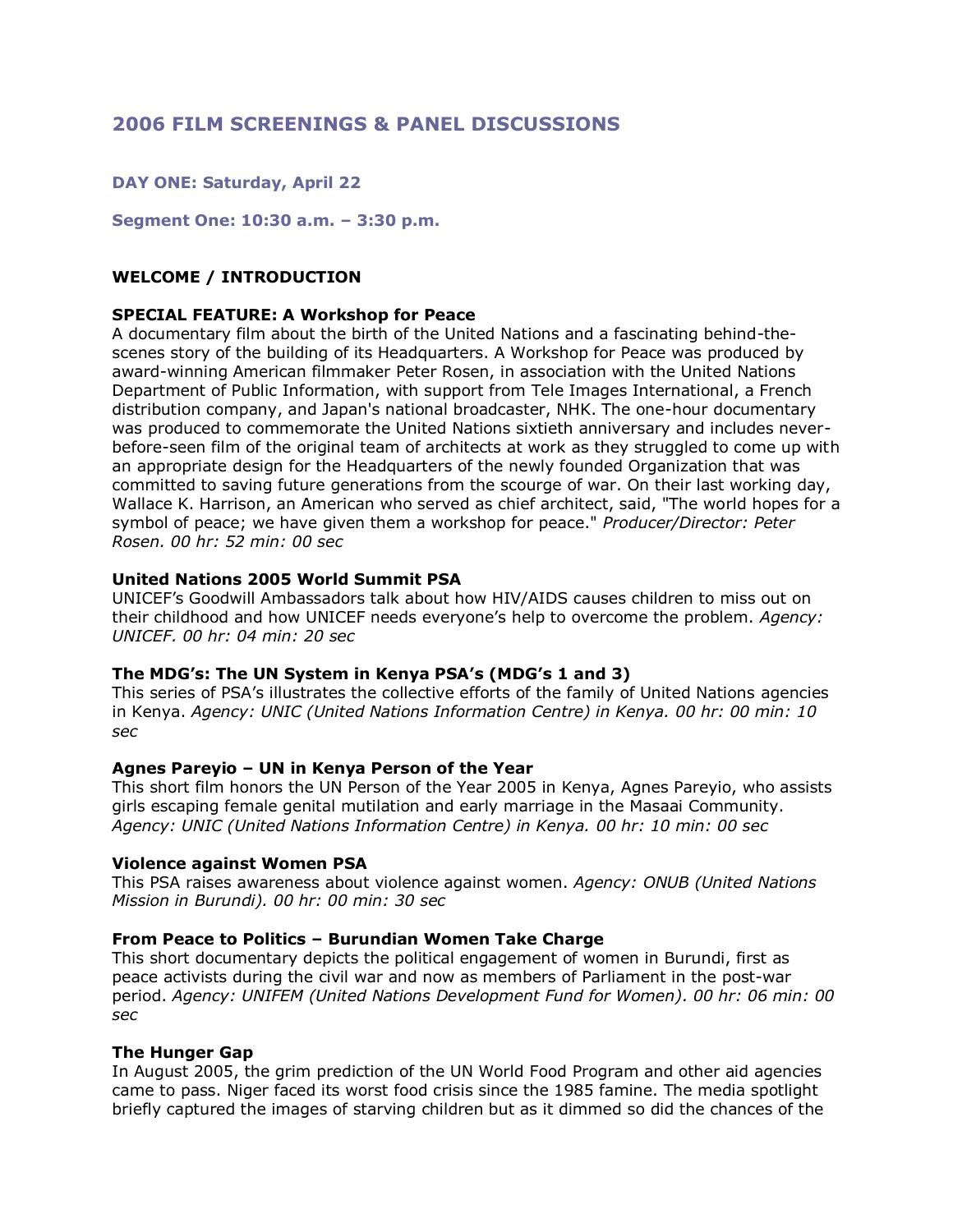international community taking a long hard look at the hunger gap. The hunger gap is slowly widening in West Africa where, of each 1,000 children born alive, a staggering 262 fail to reach their fifth birthdays. Until aid organizations are allowed the resources to plant the seeds of change, the world's second poorest country and its neighbor, Mali, will continue to face a perennial hunger crisis. *Director: Kiran Khalid. 00 hr: 07 min: 41 sec*

## **The Face of Decent Work**

Hundreds of millions of people are employed in conditions that deprive them of dignity, value, and sometimes life itself. More than 3,000 workers each day die from what they do for a living. The economic loss is equivalent to four percent of the world's gross national product. For the shattered families and communities, the damage is irreparable. *Agency: ILO (International Labor Organization). 00 hr: 30 min: 00 sec*

## **Visioning Tibet**

This extraordinary film chronicles the passion of ophthalmologist Marc Lieberman, founder of the Tibet Vision Project. His mission: to end preventable blindness in Tibet—which has the highest rate of untreated cataract blindness in the world—by 2020. Bringing light where there was once darkness, Lieberman's work has been recognized by the American Academy of Ophthalmology, which named him 2003 Humanitarian of the Year. The film is built around the stories of two of Tibetans—Karma (a farmer from a small village in Northern Tibet) and Lhasang (patriarch of a nomadic family from the Tibetan plains)—who make the arduous journey to a remote clinic in the hopes of having their sight restored by Tibetan doctors trained by Lieberman. *Director: Isaac Solotaroff. 00 hr: 56 min: 00 sec*

## **Harvesting for Life**

As AIDS continues to spread, growing numbers of orphaned children are forced to fend for themselves, risking malnutrition, disease, and sexual exploitation. The innovative "Junior Farmer Field and Schools" uses lessons in farming, singing, dancing, and theatre to help break the vicious cycle of poverty and HIV infection. *Agency: FAO (Food and Agriculture Organization of the United Nations). 00 hr: 15 min: 00 sec*

## **High-Tech Birth Control for Tsetse Flies**

In Ethiopia, the tsetse fly is driving farmers out of the Deme Valley to other parts of the country in search of alternative farming land. Tsetse flies carry a parasite, which causes sleeping sickness in humans, similar to "nagana", which affects animals. The IAEA (International Atomic Energy Agency) and FAO (Food and Agriculture Organization of the United Nations) are using advanced technology to sterilize male baby flies to reduce their numbers*. Agency: IAEA and FAO. 00 hr: 04 min: 00 sec*

## **Equal Opportunity PSA**

This PSA promotes the International Year of Microcredit and the importance of microfinance as a means of lifting the world's poor out of poverty. It features UN Messenger of Peace Michael Douglas, who uses his celebrity to promote microcredit programs. *Agency: IMF (International Monetary Fund). 00 hr: 00 min: 30 sec*

## **Trafficked**

This gripping documentary follows former Australian Federal Police officer Chris Payne as he investigates the crime of trafficking for prostitution and pursues an unfinished investigation of his own. His focus is the case of Nikkie, a 13-year-old Thai girl who was deported after she was discovered working in a Sydney brothel in 1995. The case has haunted Payne for ten years. How did she get there? What happened to her? How does this modern slave trade operate? Payne follows the trail of evidence from Australia to Thailand in search of Nikkie and some answers. *Director: Luigi Acquisto. 00 hr: 51 min: 44 sec*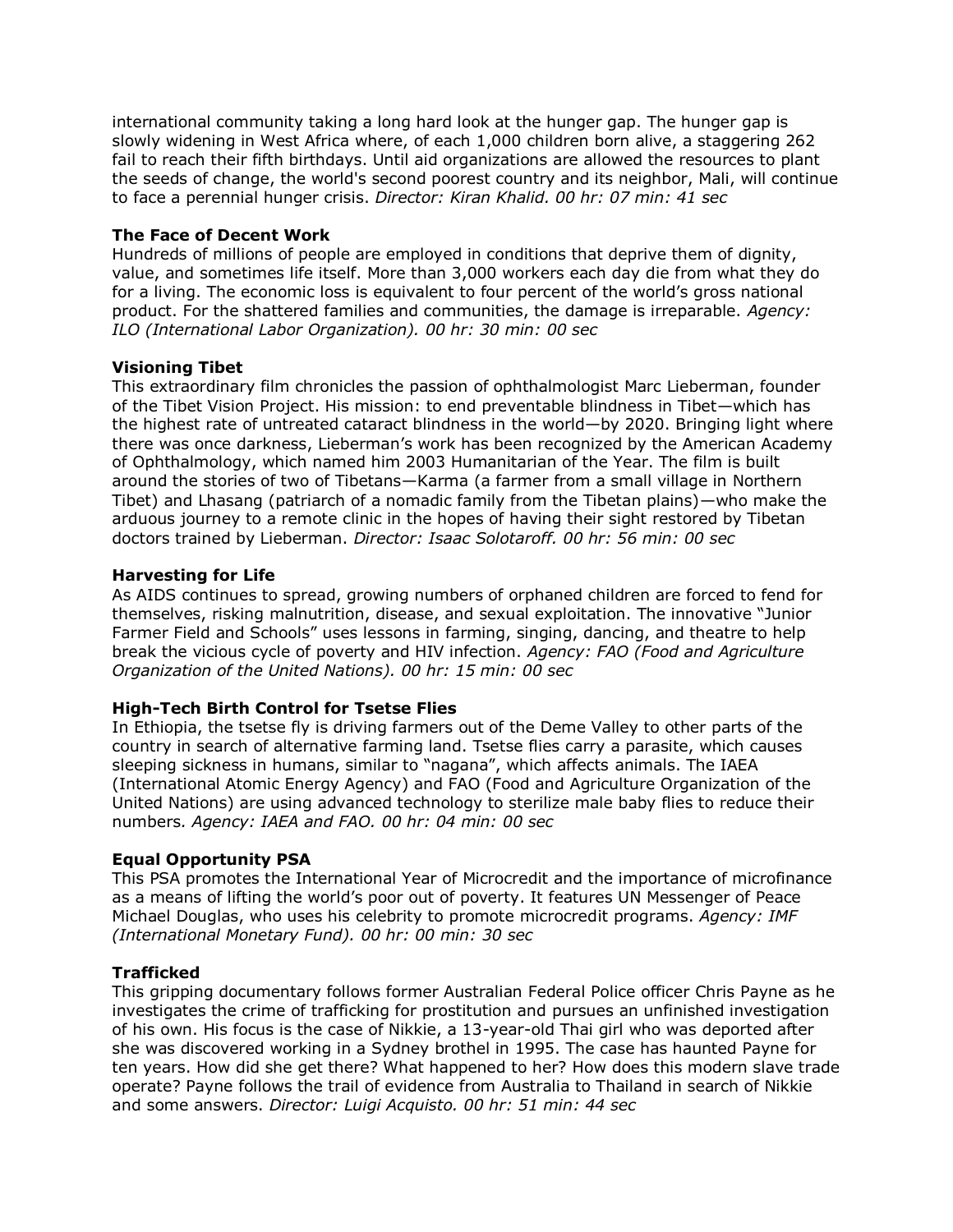#### **Segment Two: 4:00 p.m. – 11:00 p.m.**

#### **The MDG's: The UN System in Kenya PSA's (MDG's 2 and 6)**

This series of PSA's illustrates the collective efforts of the family of United Nations agencies in Kenya. *Agency: UNIC (United Nations Information Centre) in Kenya. 00 hr: 00 min: 10 sec*

## **Unite for Children: Unite against AIDS PSA**

UNICEF's Goodwill Ambassadors talk about how HIV/AIDS causes children to miss out on their childhood and how UNICEF needs everyone's help to overcome the problem. *Agency: UNICEF. 00 hr: 04 min: 20 sec*

#### **Earning and Learning in Exile: Sudanese Refugees in Chad**

There are over 200,000 Sudanese refugees in Chad. Forced from their homes by the militias in Darfur, they came to Chad seeking safety. Although they are now resigned to remaining in exile, they have resolved to better themselves and become self-sufficient. *Agency: UNHCR (United Nation High Commissioner for Refugees). 00 hr: 07 min: 00 sec*

#### **The Lovers, The Victims**

According to Iran's government officials, HIV/AIDS is uncommon in their country, but medical organizations, the Red Crescent, and other aid agencies tell a different story. For the truth, filmmakers Bahar and Ehsani turn their cameras on the back alleys, bedrooms, and clinics of Tehran, talking to the city's younger generation, its drug addicts and sex workers, prisoners, doctors, nurses, and clergy. "The Lovers, The Victims" takes a compassionate but unflinching look at an unfamiliar side of Iran. *Directors: Kamal Bahar, Mohammad Ehsani. 00 hr: 37 min: 00 sec* 

#### **The Making of a Martyr**

On March 24, 2004, 15-year-old Hussam Abdu was apprehended at an Israeli checkpoint with bombs strapped around his waist. Instead of detonating the bomb, Hussam voluntarily surrendered and is now serving time in prison. Since the start of the Palestinian intifada, an alarming number of suicide bombers have been children aged 18 and under. Through a series of candid and thought provoking interviews, The Making of a Martyr brings the viewer into a part of Palestinian culture previously ignored, by uncovering those who are facilitating, teaching, and paying children to take their own lives. The film features interviews with leaders of the Al Aqsa Martyrs Brigades, families of suicide bombers, Palestinian children imprisoned for participating in suicide missions, a Palestinian child psychologist, and more. The film gives its audience a troubling insight into the concept of martyrdom as it is being taught to Palestinian children. *Directors: Brooke Goldstein and Alistair Leyland. 00 hr: 58 min: 00 sec*

#### **Mother Aysha**

Mother Aysha tells the story of a woman in the Gaza Strip who rescued her family from economic hardship by starting a business with a loan from UNRWA (United Nations Relief and Works Agency for Palestine Refugees in the Near East). *Agency: UNRWA.00 hr: 10 min: 00 sec*

#### **Global Focus: The New Environmentalists**

Narrated by Robert Redford, this inspiring documentary features intimate portraits of seven passionate and dedicated individuals. These are true environmental heroes who have put themselves between government powers, corporate interests, and other intimidating rivals on behalf of the Earth's well-being. The program virtually circles the globe as each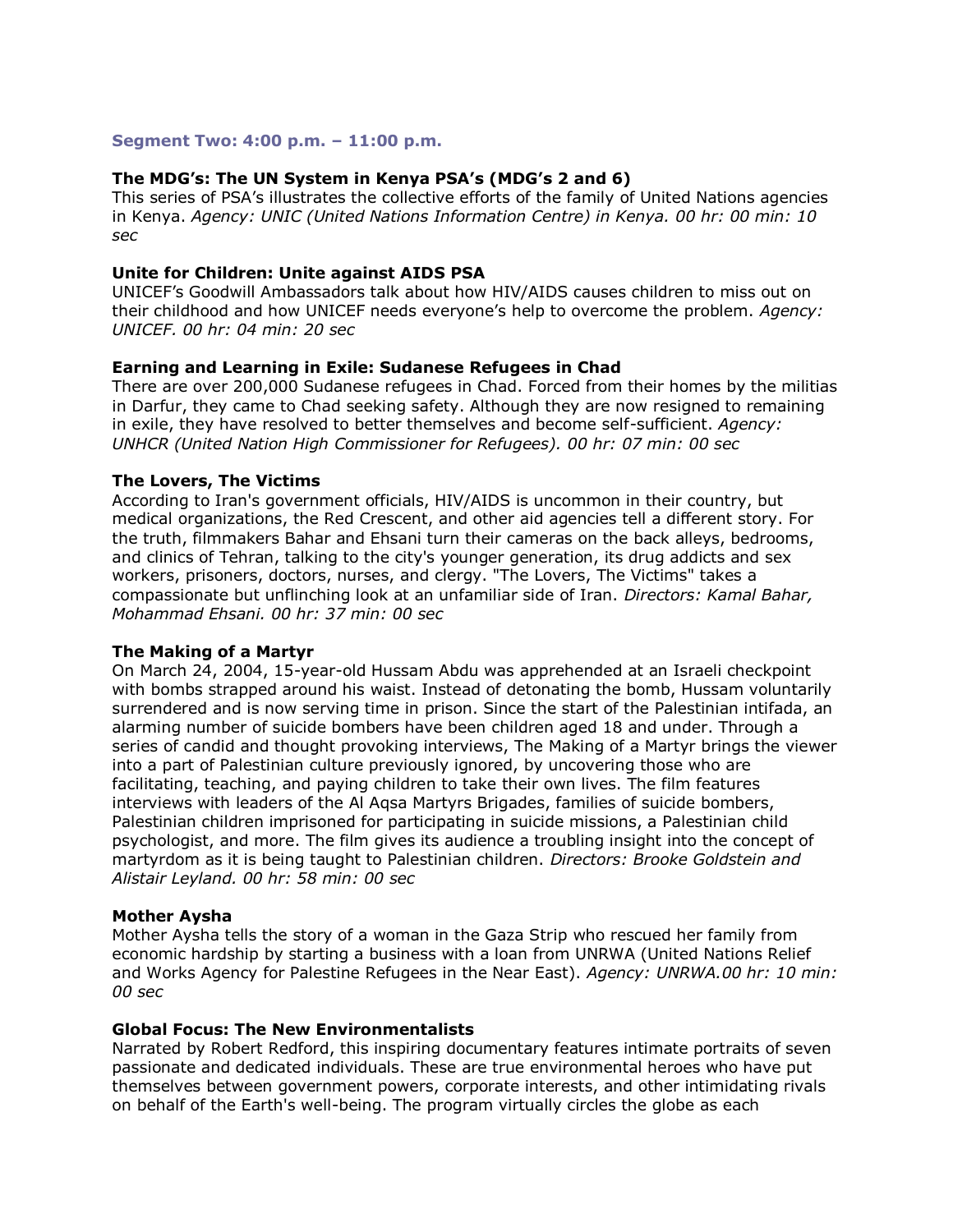compelling story takes place on a different continent—India, South America, Asia, Europe and North America. Each of these individuals shares the common goal: safeguarding natural resources from shortsighted exploitation and unbridled pollution. Their stories illustrate how ordinary people are affecting extraordinary change. *Director: Tom Dusenbery. 00 hr: 28 min: 50 sec*

#### **PANEL DISCUSSION: The Power of Film**

Film is arguably the most influential medium around, with the power to educate, inspire, frighten, and delight. Used skillfully, it can change the way people think, how they feel, and how they choose to spend their lives. We will explore the power of film with four panelists whose films tackle some of today's most compelling issues, and hear about the challenges they face in bringing those issues to the screen. Often gathered under extreme and dangerous conditions, these are the filmmakers' stories from the field.

**Panelists:** Brooke Goldstein, *The Making of a Martyr*; John Antonelli, *Global Focus: The New Environmentalists*; Caroline Petit, producer, United Nations Department of Public Information (UNDPI); Bob Madey, *Building Trust: Stories from the Field – India*, Kiran Khalid, reporter and producer

**Moderator:** Erika Jakubassa, filmmaker and educator; MCA-I NY Stories from the Field Festival Committee

## **The Virgin Trade – Sex, Lies and Trafficking**

For every marriage visa issued to a Thai man entering the UK, 45 are issued to women. Filmmaker Stuart Kershaw and his producer/partner, Samantha Fazackerley, embark on a 6-month adventure through Thailand's red light district to investigate the largest sex industry in the world. Their exploration of international sex tourism turns expectation on its head, in a shocking journey that is dark, humorous, and surprisingly touching. Supported by a patriarchal society and government, Thailand—widely known as "the world's brothel" —is a hunting ground for sexual deviants. But who are the victims? Who is to blame? Who decides "right" from "wrong"? Stuart and Samantha bulldoze a host of Thailand's urban myths while uncovering widespread exploitation and deceit. *Director: Stuart Kershaw. 01 hr: 00 min: 00 sec*

#### **America's Lost Landscape: The Tallgrass Prairie**

This film tells the rich and complex story of one of the most astonishing alterations of nature in human history. America's Lost Landscape examines the record of human struggle, triumph, and defeat that prairie history exemplifies, including the history and culture of America's aboriginal inhabitants. The story of how and why the prairie was changed by Euro-American settlement is thoughtfully nuanced. The film also highlights prairie preservation efforts and explores how the tallgrass prairie ecosystem may serve as a model for a sustainable agriculture of the future. *Director: David O'Shields. 00 hr: 57 min: 10 sec*

#### **Silent Killer: The Unfinished Campaign against Hunger**

There are still a billion hungry people in the world. Each day, fifteen thousand children die of hunger. This thoughtful documentary maintains the world's nations can end hunger if they are committed to doing so, and shows us how. Hosted by National Public Radio's Scott Simon, the film begins in South Africa's Kalahari Desert, where malnourished Bushmen use the Hoodia cactus to fend off hunger. In a cruel irony, a drug firm has patented the Hoodia's appetite-suppressant properties to create a diet product for obese Americans and Europeans. Hoodia is a metaphor for a world where some people die from too much food, while millions of others die from too little. *Director: John de Graaf. 00 hr: 57 min: 00 sec*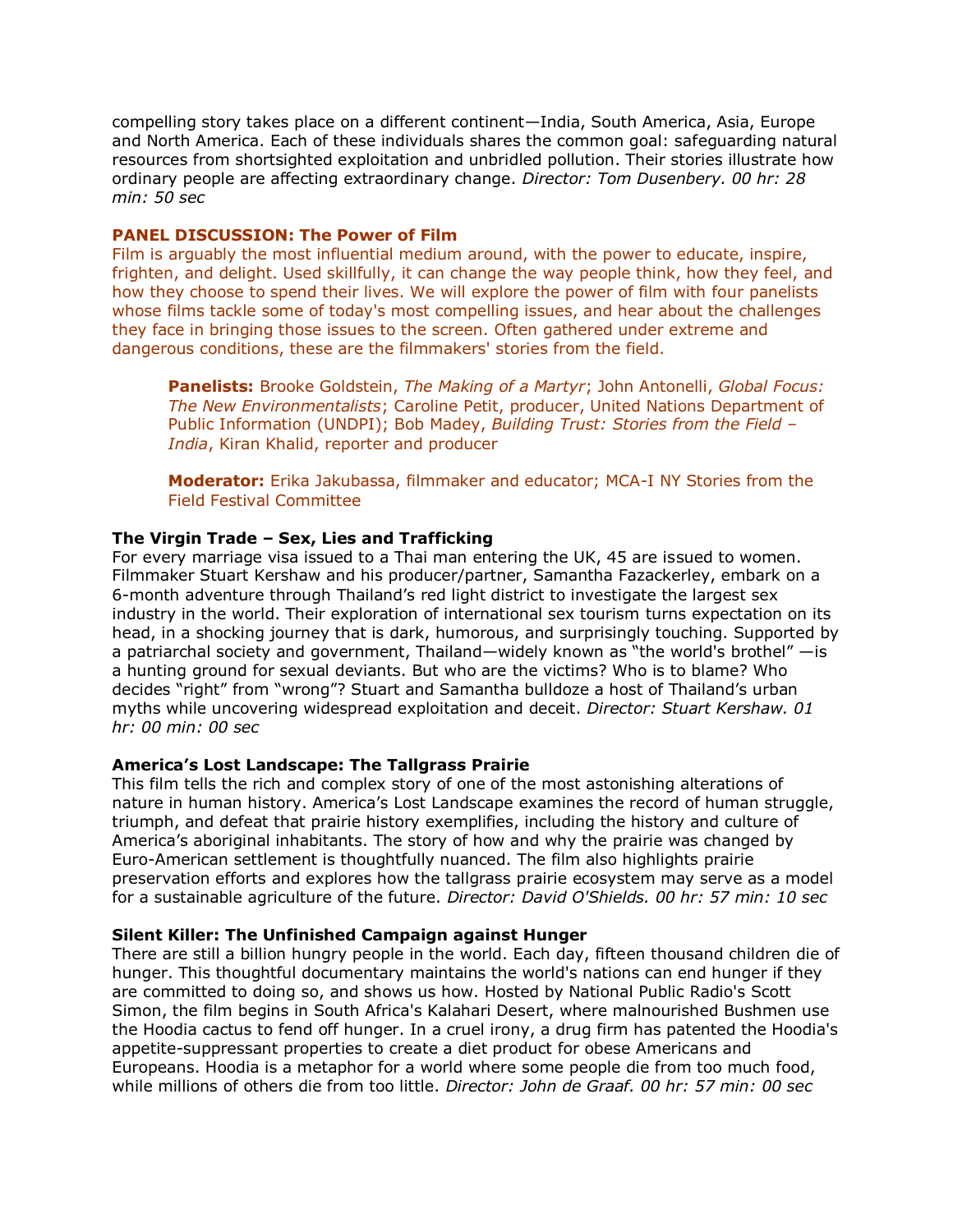## **DAY TWO: Sunday, April 23**

#### **Segment Three: 11:00 a.m. – 4:35 p.m.**

#### **Building Trust: Stories from the Field – India**

In rural India, polio vaccination efforts are often met with community resistance and widespread rumors. This film shows how UNICEF works with community leaders, and examines the role traditional and religious leaders play in building trust for immunization. *Agency: UNICEF00. hr: 16 min: 00 sec*

#### **Gilberto Gil against Child Labor PSA**

Brazil's minister of education, Gilberto Gil, brings his musical talents to the fight against child labor. *Agency: ILO (International Labor Organization). 00 hr: 30 min: 00 sec*

#### **Deadly Catch – Lake Victoria's AIDS Crisis**

Many African communities are still being decimated by AIDS; this film is about one of them. More than 20 years after the discovery of the AIDS virus, the call for prevention continues to fall on deaf ears. In this film, IRIN/OCHA (Integrated Regional Information Network/ Office for the Coordination of Humanitarian Affairs), a humanitarian news agency, aims to increase awareness and understanding of humanitarian crises and assist fellow humanitarian actors in their advocacy efforts. *Agency: IRIN. 00 hr: 16 min: 22 sec*

#### **Farming the Seas**

Market demand for seafood now far exceeds the ocean's ability to keep pace, and the crisis is deepening. Worldwide, most marine fisheries are either fully exploited or in sharp decline. With stunning visuals and compelling narration, the filmmakers journey around the world documenting the most important stories as they unfold. From the indigenous tribes of British Columbia to the large-scale operations of multinational corporations, from Mediterranean fishermen to Thai shrimp farmers, the film gathers perspectives from around the globe as it examines the problems and the promises of this emerging industry. *Director: Steve Cowan. 00 hr: 56 min: 00 sec*

## **The Value of Life: AIDS in Africa Revisited**

Thirty million Africans have HIV/AIDS. In the summer of 2003, two years after the release of his award-winning AIDS documentary *Race Against Time*, United Nations' HIV/AIDS envoy Stephen Lewis returns to Africa and documents the incredible personal journey that has led him from hope to despair to hope again. Ignoring colleagues who warn that he is headed for a nervous breakdown, Lewis heads into battle and, along with a handful of Canadian aid agencies, challenges the Canadian government to pass legislation allowing patents to be circumvented in favor of inexpensive, generic AIDS drugs. If the bill were to pass, it would make history. *Director: Judy Jackson. 00 hr: 52 min: 00 sec*

## **The MDG's: The UN System in Kenya PSA's (MDG's 4 and 5)**

This series of PSA's illustrates the collective efforts of the family of United Nations agencies in Kenya. *Agency: UNIC (United Nations Information Centre) in Kenya. 00 hr: 00 min: 10 sec*

#### **Saving a Generation**

Botswana has done everything right in the fight against HIV/AIDS, yet large numbers of children continue to die of AIDS-related illnesses. This film gives a human face to the ongoing tragedy of children with HIV. *Agency: UNICEF. 00 hr: 16 min: 00 sec*

#### **No Means No PSA**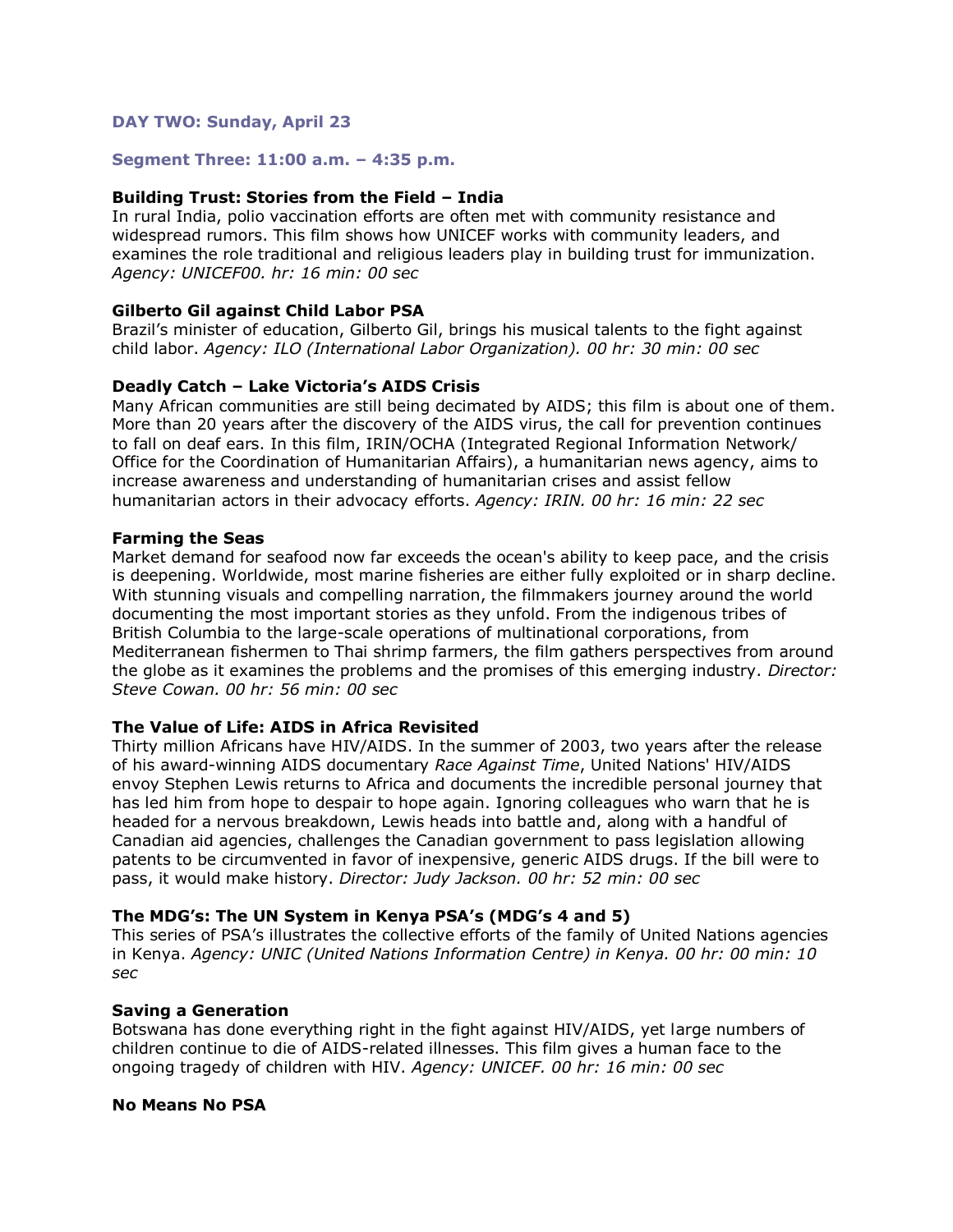Based on the message, "When a woman says no, she means no", this PSA campaign uses sensitization as a tool to curb violence against women. *Agency: UNMIL (United Nations Mission in Liberia). 00 hr: 01 min: 00 sec*

## **Honduras Fights Domestic Violence**

Fifteen percent of Honduran women over the age of fourteen have been victims of some form of physical or mental abuse by a family member. The United Nations Population Fund is training members of the Honduras police force—including male officers who themselves were once perpetrators and female officers who were once victims—to help curb the problem of domestic abuse. The UNFPA promotes the inclusion of women in the force to provide comfort to female victims. *Agency: UNFPA (United Nations Population Fund), News and Media Division/DPI. 00 hr: 06 min: 00 sec*

## **India Journal**

In March 2005 a group of students from the Archer School for Girls in Los Angeles traveled to Northern India to learn about the problems Indian girls experience in trying to receive an education. The need to educate girls is particularly urgent: Women are responsible for the health and education of their families and are vital to the region's economic growth. Despite the need for girls to have equal access to education, there are many obstacles to their doing so, including heavy household and agricultural workloads, poor electricity, malnutrition, inadequate healthcare, and gender bias. The American girls have a life-changing experience as they learn about the difficulties girls their age face on the other side of the world. *Director: Keiko Tsuno. 00 hr: 38 min: 17 sec*

## **PANEL DISCUSSION: The Work of Change**

As the United Nations concludes its 60th anniversary year, new challenges emerge. What is the purpose of the UN, how can it help countries implement and achieve the Millennium Development Goals, how can it overcome the difficulties that it faces not only within itself, but also from the outside and the countries within which it operates? An in-depth look at the UN and the real stories of the people in the field.

**Panelists:** Stephen Schlesinger, director, World Policy Institute, The New School; Opia Kumah, chief, Advocacy and Information Management Branch, OCHA, United **Nations** 

**Moderator:** Linda Lopez, publicist and communications consultant; co-producer, Stories from the Field film festival

## **The Ecological Footprint: Accounting for a Small Planet**

Humans are the most successful species on the planet. But our growing economy is placing unprecedented demand on the planet's limited ecological resources. How can we assure our future well-being? "We can choose to live on a depleted planet or we can choose to live on a rich, biologically diverse, more stable planet", proposes Dr. Mathis Wackernagel, co-creator of the film. He suggests that an essential step in avoiding depletion is to track ecological assets, allowing us to make more informed choices. In the film, Wackernagel introduces the Ecological Footprint, a resource accounting tool that measures human demand on the Earth. Footprint accounts work like a bank statement, documenting whether we are living within our ecological budget or consuming nature's resources faster than the planet can renew them. *Director: Patsy Northcutt. 00 hr: 30 min: 00 sec*

## **Shipbreakers**

Few nations are willing to accept in their ports the dirty and dangerous work of dismantling a ship by hand. For decades, the work of ship breaking has been shunted from one port to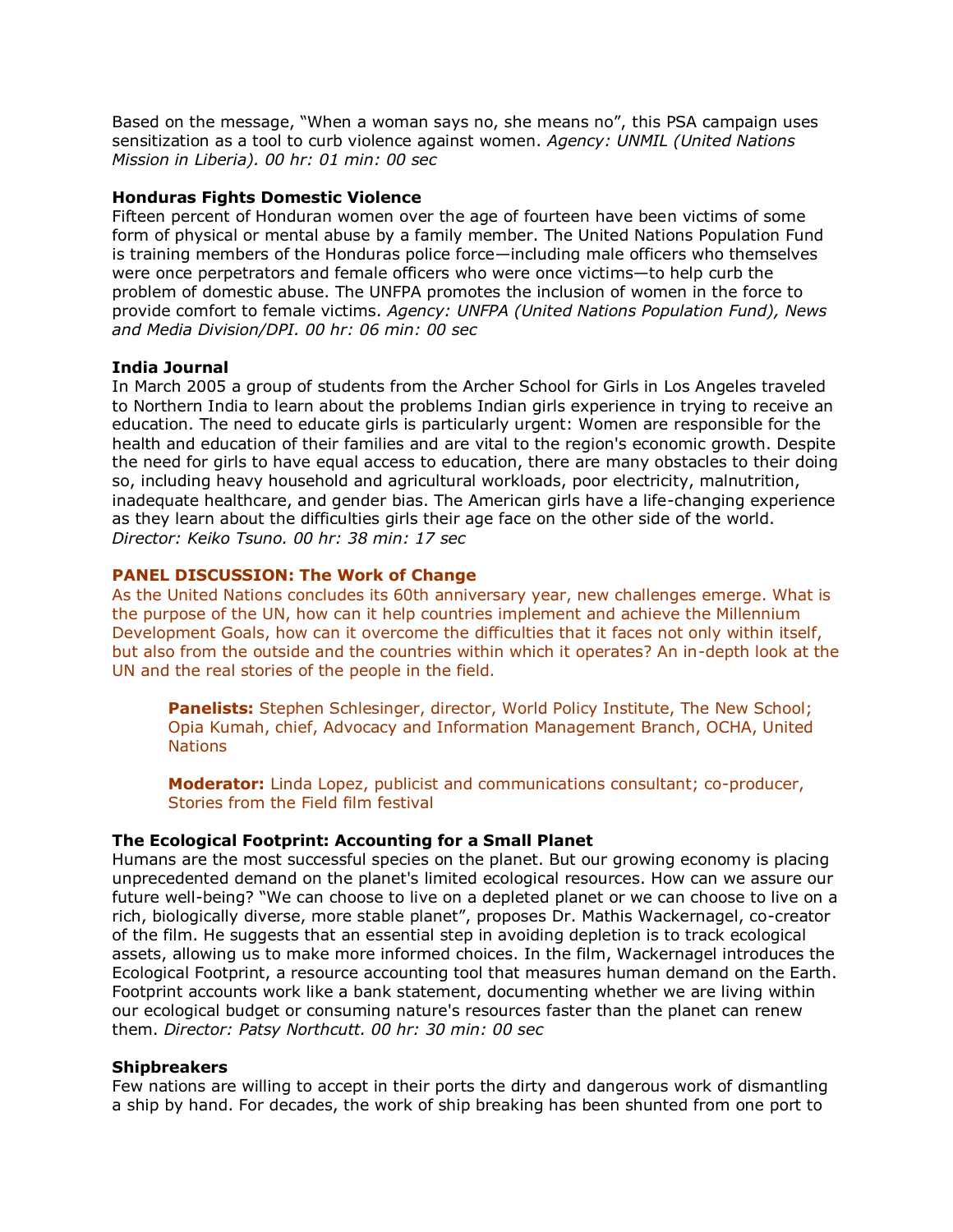another. It is one of the world's most unregulated industries, leaving a swath of debris, disability, and death in its wake. *Agency: ILO (International Labor Organization). 00 hr: 26 min: 00 sec*

#### **Segment Four: 4:45 p.m. – 10:15 p.m.**

#### **Forced to Labour**

Every day, millions of men, women, and children around the world are forced to labor under inhumane conditions and the threat of violence or abuse, remaining caught in a neverending cycle of indebtedness and poverty. *Agency: ILO (International Labor Organization). 00 hr: 30 min: 00 sec*

#### **Let's Talk About It**

Directed by Deepa Mehta, this films provides a journey into the secret and dangerous world of domestic violence, powerfully told by the children who live with it. Mehta's exploration of familial abuse among immigrants is uniquely crafted to be a catalyst for open dialogue among all ethnic and cultural communities. Seeking to offer a glimpse into the hush-hush world of domestic violence from the perspective of its youngest victims, Mehta arms the subjects' offspring with video cameras and an assignment to interview their respective parents. Their testimonies are jolting reminders that silence and secrecy create a breeding ground for domestic abuse, and conspire to rob children of their innocence. The children's courage and determination to tell their stories is inspiring. *Director: Deepa Mehta. 00 hr: 47 min: 00 sec*

## **The MDG's: The UN System in Kenya PSA's (MDG's 7 and 8)**

This series of PSA's illustrates the collective efforts of the family of United Nations agencies in Kenya. *Agency: UNIC (United Nations Information Centre) in Kenya. 00 hr: 00 min: 10 sec*

## **The Real Sex Traffic**

This gripping documentary exposé goes inside the global sex trade in women from the former Soviet Bloc, and tells the remarkable story of "Viorel", a Ukrainian man on a mission to find his pregnant wife, Katia, who has been trafficked to Turkey. Hidden cameras follow Viorel as he searches for the pimp who "owns" Katia, so he can buy her back. Filmmaker Ric Esther Bienstock interviews traffickers, cops and victims as she takes us deeper into the world of modern sex slavery. Part cinema verité, part investigation, the film puts a human face on this most compelling of contemporary issues. *Director: Ric Esther Bienstock. 00 hr: 48 min: 38 sec*

#### **PANEL DISCUSSION: The Documentary Filmmaker: Getting Distributed**

Although it has grown in popularity in recent years, the documentary is still the stepchild of film. Feature films get the lion's share of the attention, distribution deals, A-list actors, and financing. But that seems to be changing. What does it take for a documentary filmmaker to get distributed, to obtain financing or finishing funds? This panel will discuss the necessary steps—and what role the right idea, talent, planning, connections, and chutzpah play in the process. An absolute "be there" for documentary filmmakers, directors and producers.

**Panelists:** Page Ostrow, president, Ostrow and Company; Simon Kilmurry, COO P.O.V., vice president, American Documentary; Heidi Reinberg, producer, Progeny **Pictures**